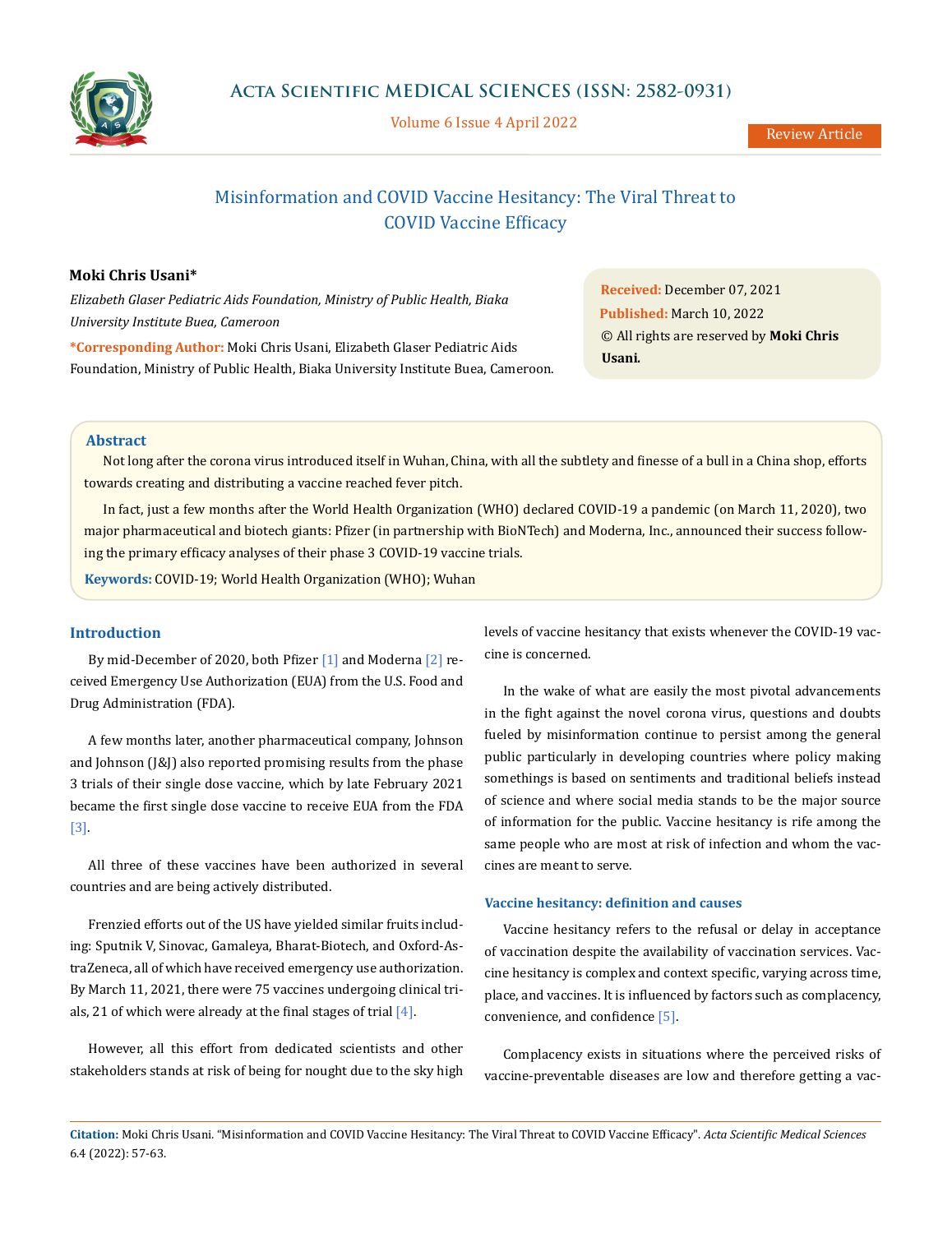cine just seems not that important. Ironically, complacency may sometimes be the product of past vaccine efficacy where a disease is no longer common and the population no longer deems it enough of a threat to go through the bother of getting vaccinated.

Convenience becomes a major issue when several factors like physical availability, willingness- to-pay, affordability, geographical accessibility, and the ability to understand the benefits of the vaccine affect the uptake. Cultural factors as well as contextual factors like time and location also determine whether or not people feel comfortable about getting a vaccine or not.

Confidence, as used in the definition for vaccine hesitancy, has to do with the amount of trust that the population has in:

- The effectiveness and safety of vaccines
- The system that develops, delivers, and distributes the vaccines, including the reliability and competence of health services and professionals
- The motivations of the policy-makers and stakeholders who make decisions concerning the vaccines.

Historically, all three of these factors have had a strong role to play in the continuing problem that is vaccine hesitancy. However, in the case of the COVID-19 pandemic people seem to throw a wary eye at anyone who mentions vaccines particularly because of the low confidence they have in the entire concept, be it safety, the development process, or the policy makers enforcing its distribution [6].

Social media, in particular has played the role of villain in this respect. The rise and subsequent sway of influencers among the population has been a bane for vaccination campaigns. There is still a significant section of the general population that either doesn't believe the corona virus exists or doesn't believe it is a credible threat to warrant the wearing of masks or taking a vaccine, because an influencer they identify with and trust said so. These influencers come from all works of life from politicians to athletes to actors, but seldom do they ever come from a scientific background sound enough to merit the level of seriousness with which their insights and beliefs are taken by their followers.

Differences in political rhetoric among the world's leading voices and as well as local politicians have left the general population divided as to whom to believe and follow. Populism and a blurring of the line between science and politics has meant that informed opinions from scientists at the front lines are often drowned out by the cacophony of rhetoric aimed at playing to the gallery and rousing specific emotions among the population often for political gains.

Cultural factors and age old practices in some communities are often factors that propagate hesitancy. A lot of the belief systems that animate the attitudes of local populations in developing countries are not science-backed, but still require extended periods of re-education in order for their stranglehold to loosen enough for locals to become comfortable with the thought of accepting vaccinations.

## **COVID-19 vaccines have become a victim of the speed with which they were produced**

In order to better understand how COVID-19 vaccines have become a victim of their speed of production, it would suffice to examine the regular timeline for vaccine development.

Vaccine development is a long and complex process. Under normal circumstances, it could take anywhere from 10 to 15 years, and several testing stages before a vaccine is fully ready for authorized distribution among the human population [7].

However, thanks to dedicated effort from governments and scientists around the world, particularly Operation Warp Speed, a program the US government launched with the aim of delivering 300 million doses of a safe and effective COVID-19 vaccine by January 2021, pharmaceutical companies have been able to shrink this decade-long development timeline to a mere months.

This is a laudable achievement by any measure, but sadly one which has led to concerns among the general population that political motives are being considered ahead of the safety of the general public [6].

Other factors that have led to heightened hesitancy against CO-VID vaccines include:

- Conflicting opinions concerning the COVID vaccines from the healthcare community
- Historical distrust among certain groups among ethnic and racial populations due to healthcare discrimination, medical malpractice, and medical experimentation in the past

**Citation:** Moki Chris Usani*.* "Misinformation and COVID Vaccine Hesitancy: The Viral Threat to COVID Vaccine Efficacy". *Acta Scientific Medical Sciences*  6.4 (2022): 57-63.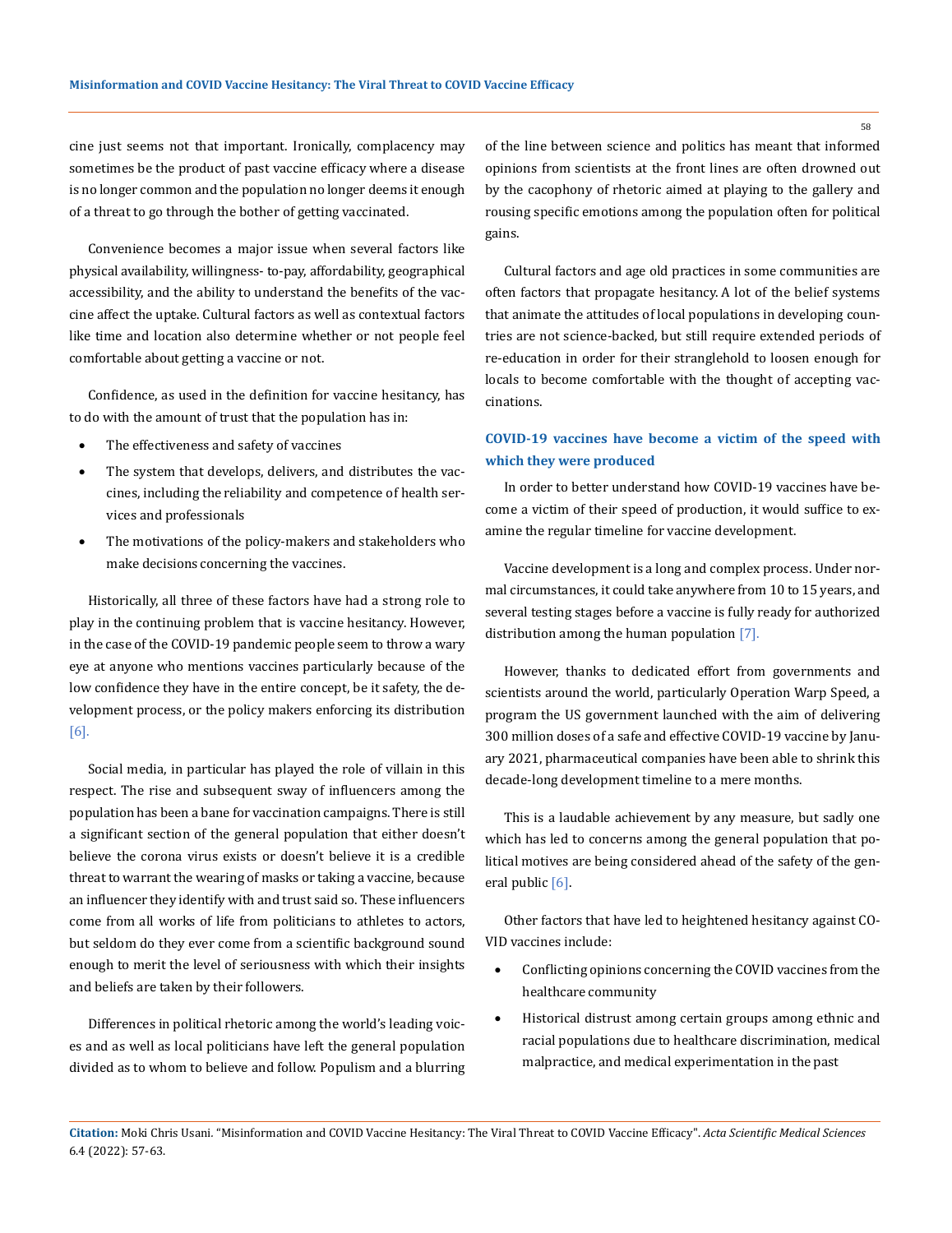Social factors like inequalities in education and income levels, as well as differences in employment and housing options

# **What everybody should know about the COVID vaccines in production**

Vaccine hesitancy has been a mainstay of the immunization landscape since inception  $[8]$ . However, properly educating the general public about the COVID-19 vaccines, their makeup, their mode of operations, and how they were developed could go a long way towards easing some of the fears that persist.

One can reasonably expect that once it is clear beyond a doubt that, in spite of the reduced development timelines and prevailing political climate, the various vaccines are safe for distribution and use, the overall level of hesitancy would reduce.

Thus, by that token, there are a few important facts that ought to be made know as a prelude to every vaccination campaign.

### **How do the Moderna, Pfizer, and J&J vaccines compare with each other?**

The Moderna  $[9]$  and Pfizer  $[10]$  vaccines are similar in that they are both messenger RNA vaccines or mRNA vaccines.

These are a new type of vaccine against infectious diseases, and the way they work consists in teaching your body cells how to make a protein or even part of a protein which triggers an immune response in our bodies. Most importantly, like all vaccines the benefits of mRNA vaccines lie in the fact that they lend protection without causing infection.

In the absence of any precautionary factors, both Morderna and Pfizer's vaccine are recommended for people aged 12 and above, and have an efficacy rate of 94.1% and 95% respectively.

The  $\left[\&\right]$  vaccine, on the other hand, is a viral vector vaccine  $\left[11\right]$ . These are vaccines that use a modified version of another virus (called a vector) to deliver important information to our cells.

Like all vaccines, viral-vector vaccines lend protection without infecting the recipient.

J&J actually have a history of using viral vector vaccines to great effect. For example, their initial dose of Ebola vaccine used viral vector technology and became the first FDA approved vaccine for the prevention of Ebola virus disease.

The J&J vaccine was shown to be 66.3% effective in clinical trials, and has a high efficacy at preventing hospitalization and death in those who do take it but still get sick. No one who contracted COVID-19 at least 4 weeks following the J&J vaccine needed to be hospitalized [11].

In the absence of any precautionary factors, the [&] vaccine is recommended for individuals older than 18 and older.

### **How do mRNA vaccines work?**

The first thing to understand about mRNA vaccines is that they are a relatively new addition to the pharmaceutical and biotech landscape. Engineering challenges prevented the concept from ever producing much quantifiable success in the production of vaccines—until today.

Today, mRNA vaccines are here to stay, ushering new and exciting ways in which we can protect ourselves against infection.

mRNA vaccines are different from regular vaccines primarily in the way that they operate or go about their business. Traditionally, vaccines put an inactivated or weakened Germ into our bodies in order to trigger an immune response. mRNA vaccines instead teach our cells how to produce a protein or part of a protein that triggers and immune response in our bodies.

It is this immune response that produces the antibodies that protect us from getting infected if a virus enters our bodies.

Particularly, the Pfizer and Moderna vaccines are COVID-19 mRNA vaccines. And this is the non-techy version of how they work:

These vaccines are designed to give instructions to our cells to make a harmless piece of what is called a "spike protein". Normally, spike protein is found on the surface of the virus that causes CO-VID-19.

The following happens when you go for a COVID-19 mRNA shot:

- First of all, COVID-19 mRNA vaccines are given in the upper arm muscle. Once the vaccine passes the protein-making instructions on to the immune cells through the mRNA, the cells use the information to make the spike protein pieces.
- Once the protein piece is made, the cell breaks down the mRNA and gets rid of them.

**Citation:** Moki Chris Usani*.* "Misinformation and COVID Vaccine Hesitancy: The Viral Threat to COVID Vaccine Efficacy". *Acta Scientific Medical Sciences*  6.4 (2022): 57-63.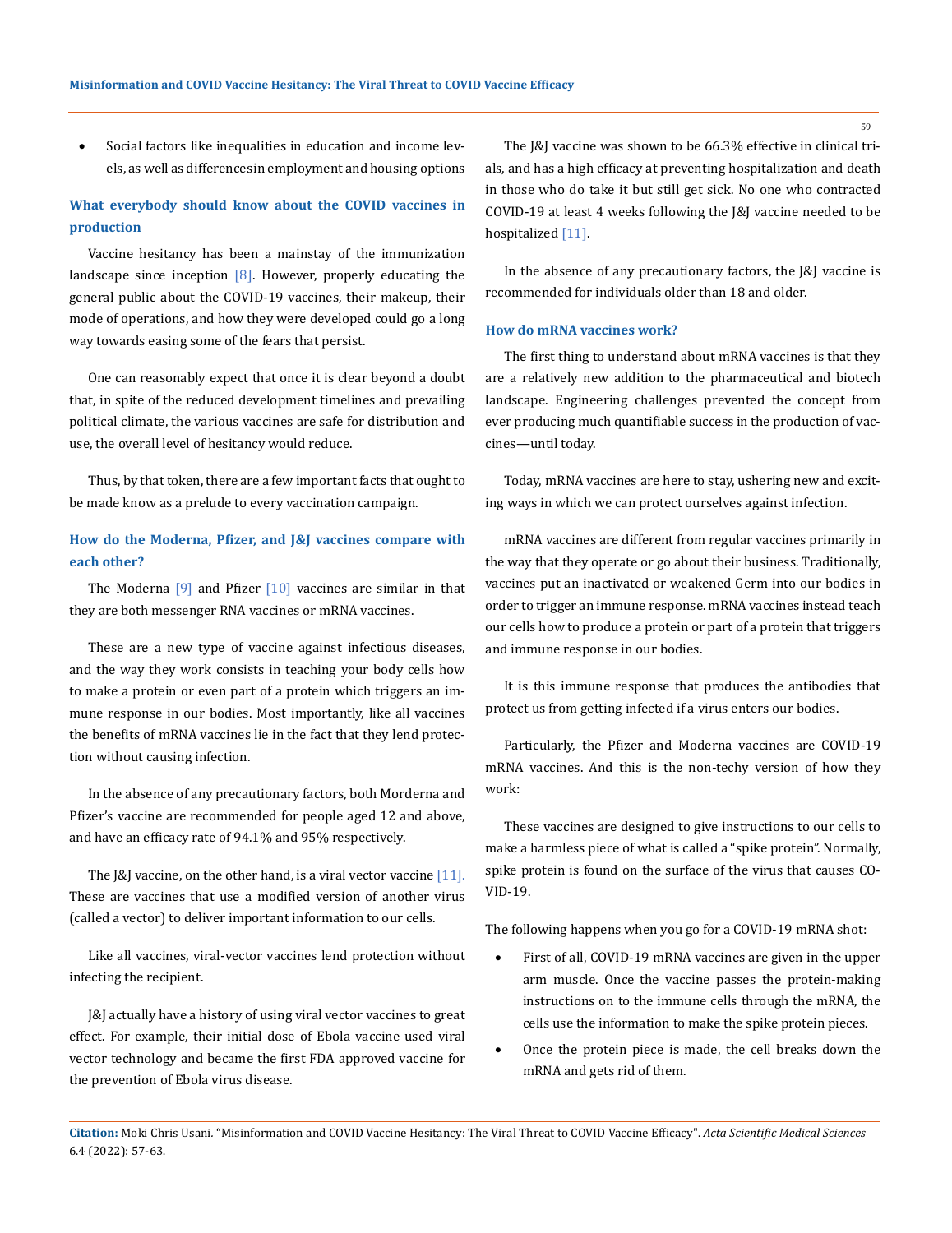- Next, the cell displays the manufactured spike protein on its surface. Your immune system recognizes the protein as something foreign and starts building an immune response by making antibodies—which is what happens when a natural infection of COVID-19 takes place.
- By the end of the process, your body would have learned how to respond against any future infection, making you essentially safe against COVID-19. At no time during the entire process are you, the receiver, ever at risk of getting infected with COVID-19.

In the fight against hesitancy for the Pfizer and Moderna vaccines, stakeholders and healthcare professionals must make the following clear to the general public:

- Both vaccines cannot infect you with COVID-19 because they do not use the live virus that causes COVID-19
- Both vaccines do not affect or interact with our DNA (genetic material) in any way. The mRNA never enters the nucleus of the cells which is where our DNA is stored.
- The cell breaks down the mRNA and gets rid of them soon after it is finished using the protein-making instructions they provide [12].

### **How do viral-vector vaccines work**

Viral-vector vaccines use a modified version of another virus called a vector to deliver important instructions to our cells. They have been in use for several decades and are more stable and less expensive to manufacture than mRNA vaccines.

The use of a virus as a vector to transmit information and instructions is the main difference between viral vector vaccines and mRNA vaccines.

Particularly, J&J's viral vector vaccine:

Uses a vector (not the virus that causes COVID-19, but another harmless virus to deliver important instructions to our cells. This modified virus enters a cell in your body and uses the mechanism of that cell to produce a harmless piece of spike protein—a type of protein found on the surface of the virus that causes COVID-19. It is worth noting this viral vector used is modified to be incapable of replication therefore it cannot infect whoever is receiving the vaccine.

- Next, the cell displays the spike protein on its surface. Your immune systems recognizes this protein as foreign, and triggers an immune response, creating antibodies and activating other immune cells to fight off what it thinks is real infection.
- • By the end of the process, your body would have learned how to respond to and protect you against any infection with the virus that causes COVID-19. J&J's viral vector vaccine, like other vaccines, lends protection without the risk of contracting COVID-19. Any discomfort that comes after taking the vaccine is a normal part of the process and actually indicates that the vaccine is working as it should.

Efforts aimed at reducing hesitancy against J&J's COVID-19 vaccines need to emphasize the following when communicating with the general public:

- [&]'s viral vector COVID-19 vaccines cannot give anyone CO-VID-19 or other infections.
- The viral vector does not affect or interact with our DNA at all. The genetic material that is delivered by the vector does not integrate into a person's DNA or genetic material.

### **Can you contract COVID-19 by using the three vaccines above?**

None of the vaccines from Pfizer, Moderna, and J&J are capable of infecting recipients with COVID-19 because none of them uses the virus that causes COVID-19 in their operation [12,13].

#### **How were studies conducted and what data exists?**

By phase III of a vaccine trial, the product gets tested among large human population samples. For both Pfizer [14] and Moderna [15], phase III trials were:

- • Randomized, meaning that participants or the members of the population sample were chosen randomly
- Placebo controlled, meaning that some among the participants of the trial received the vaccine, while others received a placebo—saline solution, in this case
- Observer blinded, meaning that researchers and observers were unaware of who among the sample population was receiving the vaccine and who was receiving the placebo.
- 1:1, meaning that each participant in the study received one dose of vaccine or one dose of the placebo product.

Predetermined vaccine dosage during the trial was 30 µg for Pfizer and 100 µg for Moderna. Both vaccines require 2 doses de-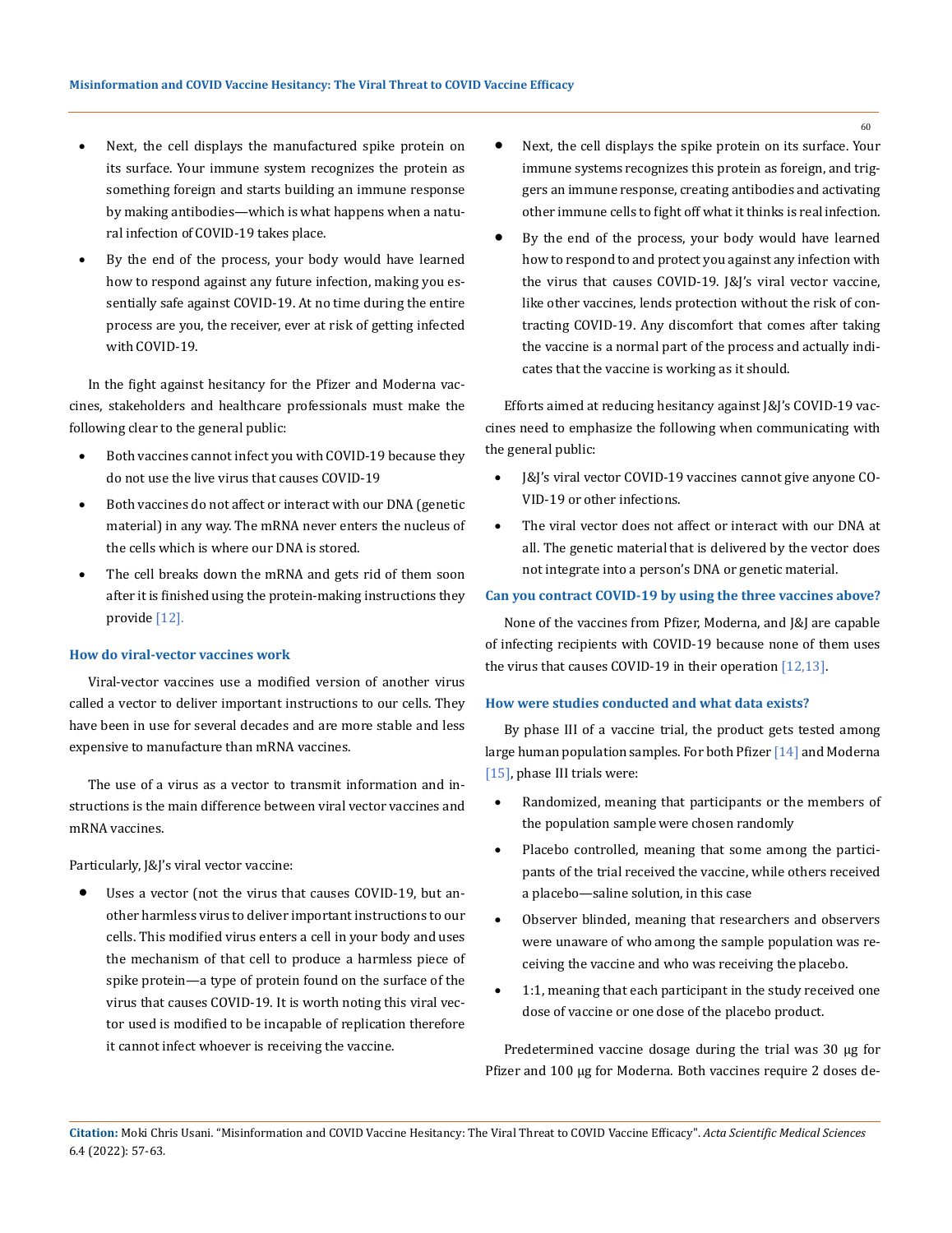61

livered 3 weeks apart in the case of Pfizer, and 4 weeks apart in the case of Moderna.

The primary aim of the phase III trials for Pfizer was to confirm the efficacy of their vaccine against confirmed COVID-19 cases as soon as 7 days after taking the vaccine. The second primary aim was to verify the efficacy in the patients with or without evidence of prior infection. The secondary aim was to test the efficacy of the vaccine against severe COVID-19 [14].

For the Moderna phase III trials, the primary aim was to evaluate the safety of their vaccine and to determine its efficacy at preventing symptomatic COVID-19 after two doses. Its secondary goals were to study whether the vaccine can prevent severe CO-VID-19 or lab confirmed COVID-19 whether or not symptomatic or not, and also to verify whether the vaccine could prevent death caused by COVID-19 [15].

In both these studies, researchers began evaluating participants after a set number of days (7 days for Pfizer, and 14 for Moderna). Whenever a patient developed symptoms of disease and tested positive for COVID-19, researchers referred from the trial records to determine if that participant had received a vaccine dose or a placebo.

In the case of Johnson and Johnson, their phase III trials were randomized, placebo-controlled, and double blinded. A double blinded study is one in which neither the researchers nor the participants know or are aware of crucial aspects of the study like hypothesis, expectations, allocation of subjects to experimental groups, and so on.

J&J's phase III trials had combined endpoints or goals, which was to study the efficacy of their vaccine against moderate and severe COVID-19. Enrolled participants of the study received a single dose of vaccine, after which evaluation of participants occurred 14 days and 28 days afterwards [16].

All these trials were a major success in that the products went on to receive FDA authorization. However, while Pfizer [14] and Moderna [17] have formally published the data from their phase III trials, J&J is yet to do same although details from their trials can be found in press releases.

#### **Who analyzes the data from these vaccines?**

An independent Data and Safety Monitoring Board is in charge of evaluating the safety and efficacy of vaccine trials. Members of this board are not owners of the company or participants of the trials under review—and this important because a conflict of interest arises when supervisors have vested interest in the products under review.

#### **What is emergency use authorization**

One of the things which the general population finds most concerning is the speed with which vaccines from Pfizer, Moderna, and J&J got authorization. Many people are yet to wrap their heads around what Emergency Use Authorization (EUA) is and why it was used in these cases.

The first thing to note is that EUA is not the same as an FDA approval. Rather, it is a tool which allows the unapproved use of medical products to diagnose, treat, or prevent serious life threatening diseases in times of emergency, given that no other alternatives are available.

In other words, it is a strictly monitored tool used by the authorities to quickly get ahead of a health crisis and save lives.

The FDA has provided guidelines for the development and licensure of COVID-19 vaccines,  $[18]$  and one of the requirements is "direct evidence of vaccine safety and efficacy in protecting humans from SARS-CoV-2 infection and/or clinical disease".

#### **Which vaccine is most effective?**

It would be a disservice to compare the three vaccines based on the numbers and data presented from their phase III trials, because all three trials had different endpoints or goals.

For example, J&J evaluated how effectively their vaccine prevented combined endpoints of moderate and severe COVID-19, while Pfizer evaluated how effectively their vaccines prevented symptomatic COVID-19.

However, all three vaccines have been proven to be effective at stimulating antibody production and inducing T-cell activity against the virus responsible for COVID-19.

#### **Are there any side effects of COVID-19 vaccines?**

The most common side effects that have been reported include: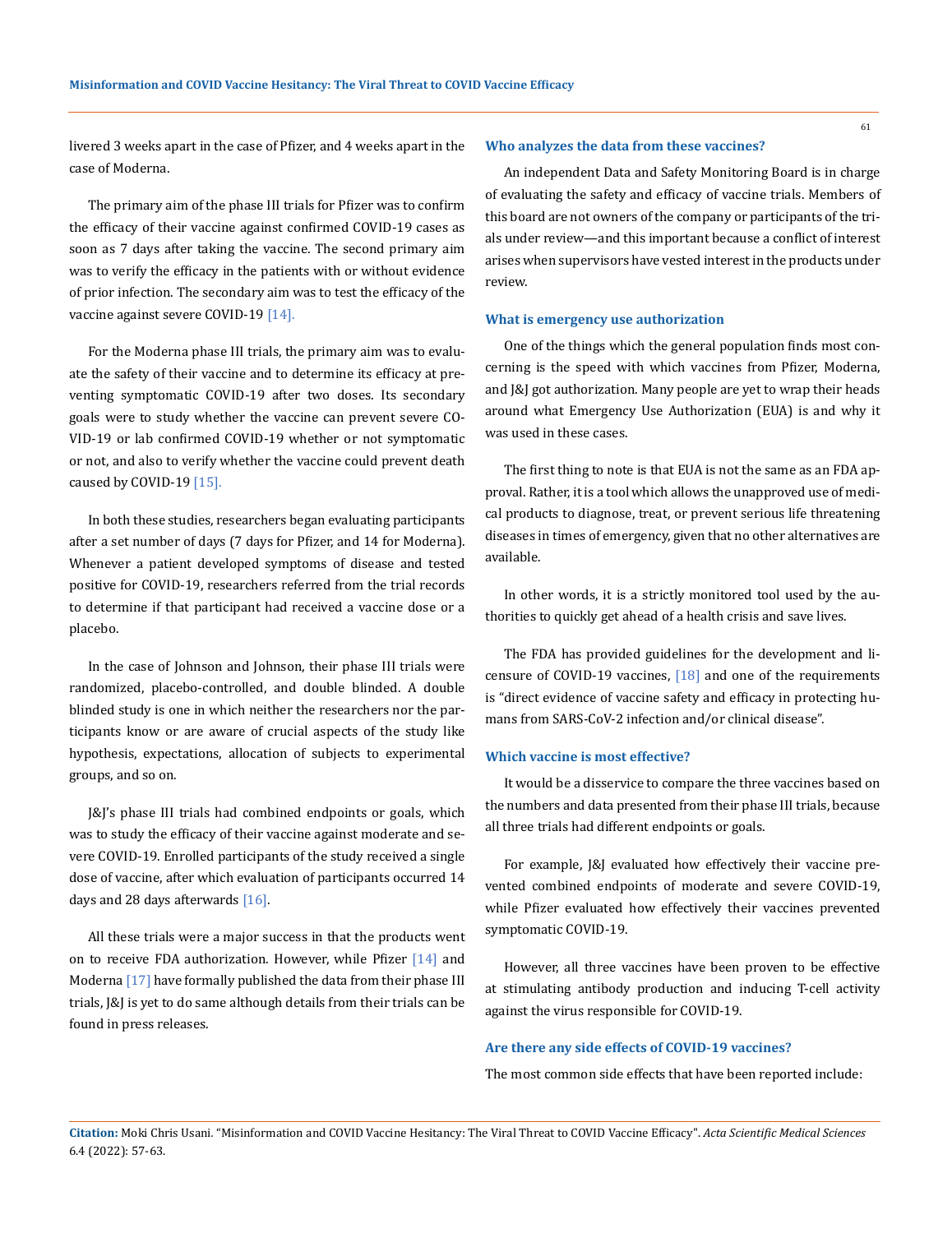- Injection site reactions like pain, swelling, and redness
- **Fatigue**
- **Headache**
- Muscle and joint pain

There have been a few cases of nausea.

Extremely rare cases of anaphylactic (allergic) reaction have occurred among recipients of Moderna's vaccine (2.5 cases per 1 million), Pfizer (4.7 cases per 1 million), and J&J (2 cases total as of Feb 26, 2021). And in most cases, these episodes have involved individuals with a history of severe allergic reactions.

Regrettable as these side effects are, it should be noted that they are signs of efficacy rather than signs of the vaccine being unsafe. No serious long term side effects have been reported yet, even as researchers continue to monitor the administration of the vaccine.

# **What are the key differences between the various vaccines mentioned above?**

- Viral-Vector Vaccines Are More Stable than mRNA Vac**cines:** RNA by nature is unstable, and that has made it very difficult to effectively use them in vaccines. Most cells even have a mechanism that destroys RNA, so sophisticated bioengineering is required to create effective mRNA vaccines. In the case of Pfizer and Moderna's vaccine, the mRNA is coated in a lipid nanoparticle to ensure it gets to its destination safely.
- Viral vectors on the other hand have DNA which is environmentally stable and also protected naturally by the vector. As such viral-vector vaccines like that from J&J can be stored by simple refrigeration.
- • **mRNA Vaccines Are Harder to Store than Viral-Vector Vaccines:** Unlike viral-vector vaccines like J&J's that can be stored at regular refrigeration temperatures because they are stable, mRNA vaccines require ultra-low temperatures up to about  $-80^{\circ}$ C in order to be stored.
- • Pfizer's vaccine requires, for example, requires storage temperatures of about -70°C— which poses a challenge for many healthcare facilities. So, Pfizer has designed its own packaging which uses dry ice to maintain low enough temperatures to keep their vaccines valid for a few weeks in the absence of specialized freezers.
- Moderna's vaccine also needs ultra-low temperatures for storage, but they have announced that their vaccine can remain viable for up to 6 months when stored at -20°C and up to 30  $\,$ days at regular refrigeration temperatures of 2-8°C. This increased durability is most likely due to the structure of the lipid nanoparticle coating Moderna used in development.
- Viral-Vector Vaccines Cost Less to Make than mRNA Vac**cines:** Viral-vector vaccines are less expensive to manufacture than their mRNA counterparts; a factor which, when coupled with single dose administration, will favour J&J when considering cost of global supply.
- mRNA Vaccines Can Be More Quickly Produced than Viral-**Vector Vaccines:** mRNA vaccines are much easier to produce than viral-vector vaccines—a factor that has undoubtedly helped in their rapid deployment during this pandemic. Their ease of production is due to the fact that they are almost entirely synthetic. All that is needed is a genetic sequence of the desired protein and delivery platform. There's no need for live viruses, cultures, eggs, or bioreactors.

### **Conclusion**

In light of the persistent reality that is hesitancy against vaccines and COVID 19 vaccines in particular, information—specifically, the right information—continues to be our best weapon. Healthcare professionals, politicians, and other stakeholders with a public voice and credible influence need to be made acutely aware of the risks that come with vaccine hesitancy, and urged to make a commitment towards spreading the verifiable truth about vaccines, how they are developed, and how they work as well as emphasize on the fact that vaccinated individuals will be protected from severe illness.

### **Bibliography**

- 1. ["U.S. Food and Drug Administration". Maryland: FDA \(2020\).](https://www.fda.gov/news-events/press-announcements/fda-takes-key-action-fight-against-covid-19-issuing-emergency-use-authorization-first-covid-19)
- 2. ["U.S. Food and Drug Administration". Maryland: FDA \(2020\).](https://www.fda.gov/news-events/press-announcements/fda-takes-additional-action-fight-against-covid-19-issuing-emergency-use-authorization-second-covid)
- 3. ["U.S. Food and Drug Administration". Maryland: FDA \(2021\).](https://www.fda.gov/news-events/press-announcements/fda-issues-emergency-use-authorization-third-covid-19-vaccine)
- 4. [Zimmer C., et al. "Corona Virus Vaccine Tracker". New York:](https://www.nytimes.com/interactive/2020/science/coronavirus-vaccine-tracker.html) [New York Times \(2021\).](https://www.nytimes.com/interactive/2020/science/coronavirus-vaccine-tracker.html)
- 5. [MacDonald N E and SAGE Working Group on Vaccine Hesitan](https://doi.org/10.1016/j.vaccine.2015.04.036)[cy. "Vaccine hesitancy: Definition, scope and determinants".](https://doi.org/10.1016/j.vaccine.2015.04.036) *Vaccine* [33.34 \(2015\): 4161-4164.](https://doi.org/10.1016/j.vaccine.2015.04.036)